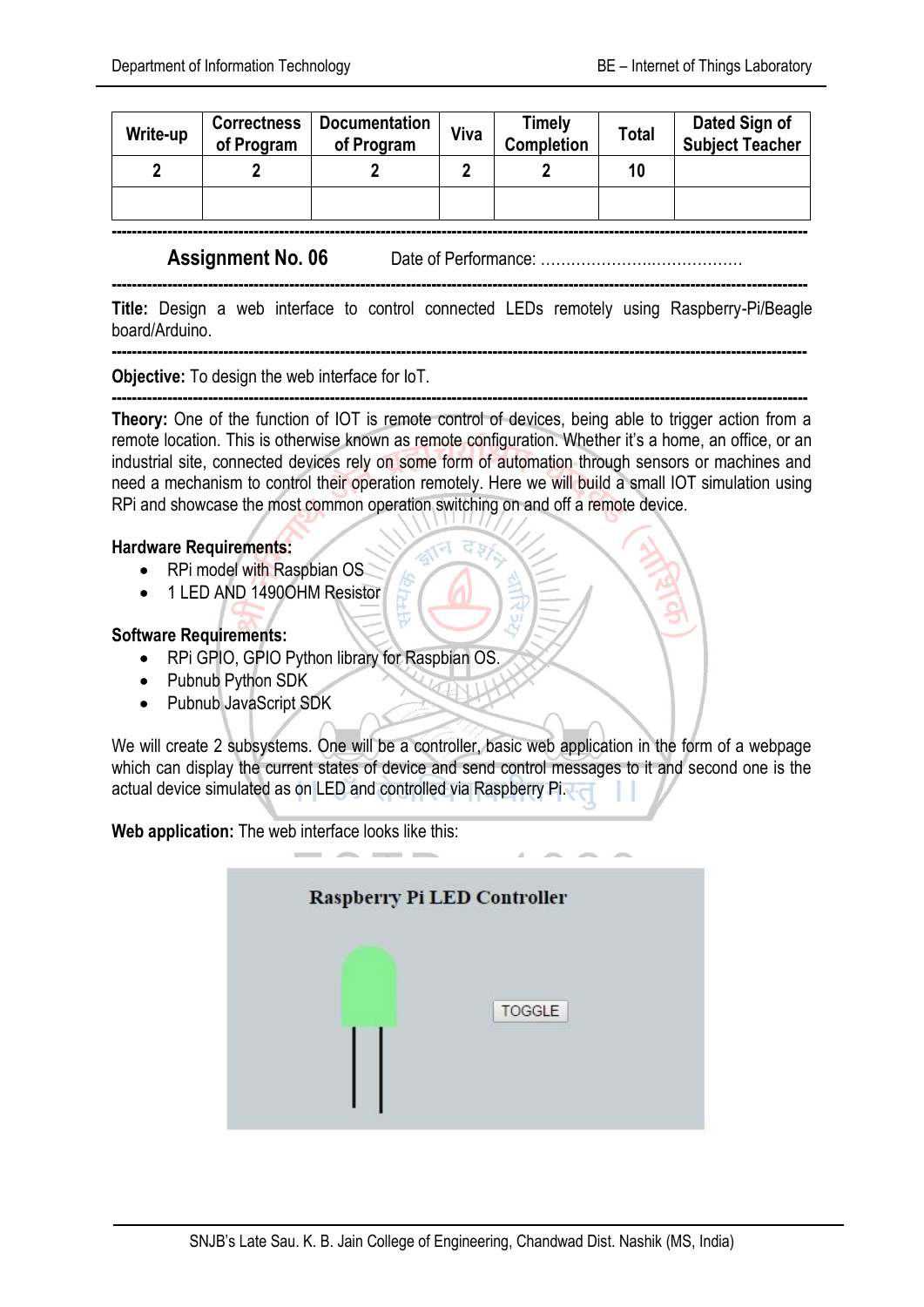This is a very simple webpage with a visual indicator for the device and a button to toggle ON/OFF state of LED. In the background, we have pubnub JavaScript API that performs 2 operations upon receiving certain events.

- 1. Sends a request to toggle the state of device.
- 2. Receives response with current state of the device.

**Button click event:** When the toggle button is clicked, webpage sends a TOGGLE request message to the device via 'gpio-raspberry-control' channel.

```
$('#toggle').click(function(e){
        pubmsg = {"req" : "toggle"};
        pubnub.publish(
{
                      channel: 'gpio-raspberry-control',
                      message: pubmsg
 }
        );
});
```
**PubNub Channel Subscribe Callback Event:** On receiving the toggle request, the Raspberry Pi toggles the state of the LED and sends a response back to the web page with the current state. Web page updates the visual indicator for the LED based on the received state information.



**RPi and LED:** Here is the schematic for the raspberry Pi connections to be used in this application.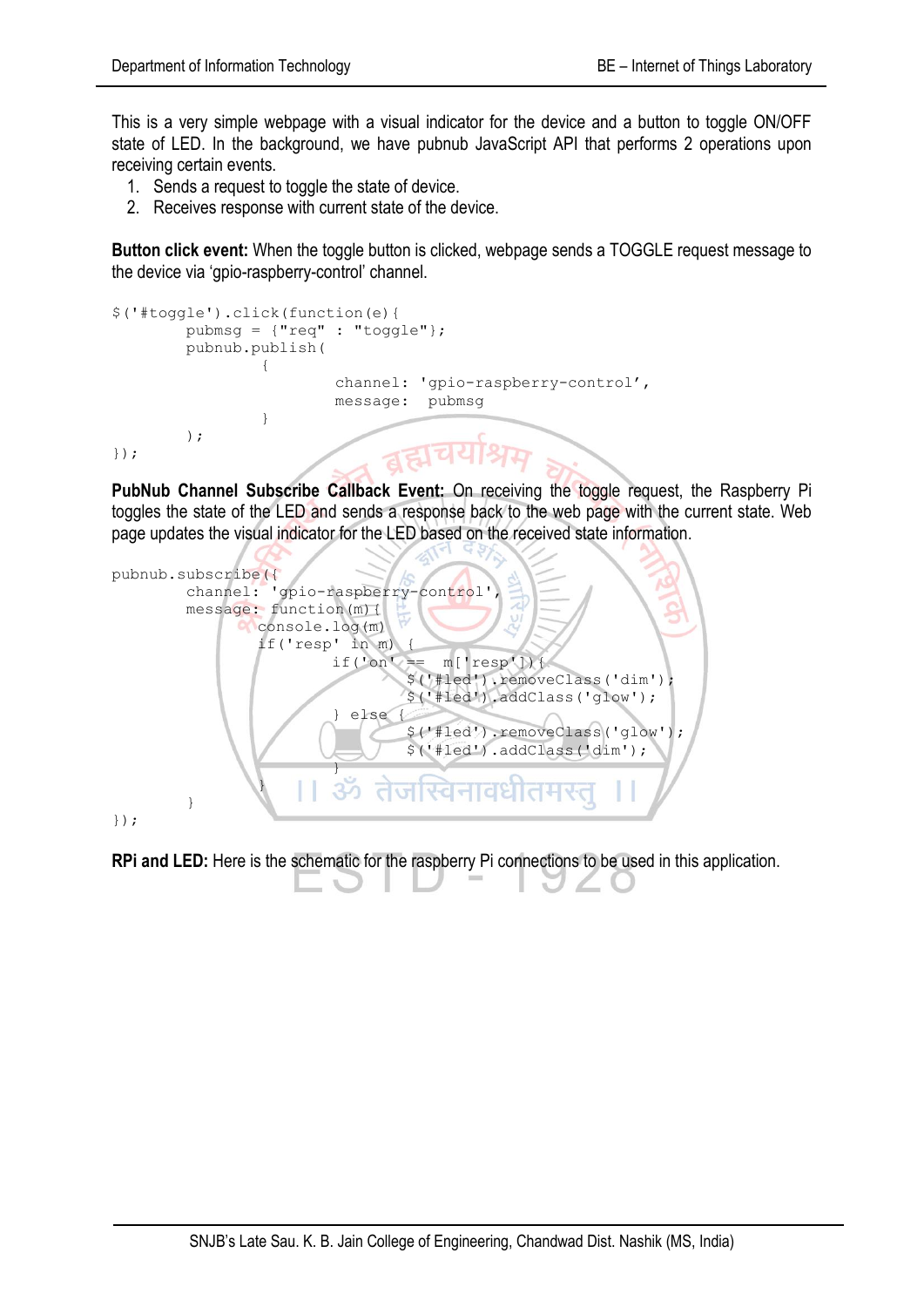

We are going to use the [Raspberry Pi GPIO Python library](https://pypi.python.org/pypi/RPi.GPIO) to send the control messages to Raspberry Pi GPIO ports. This library works well with the python environment available by default with Raspbian OS. When a toggle request is received, the application checks the current state of the GPIO driving pin of the LED, toggles its state and then sends the new state back to the web application as a response message. The exchange of messages between the web application and Raspberry Pi can be visualized as follows.



glow = False #PubNub Channel Subscribe Callback def gpioCallback(msg,channel):